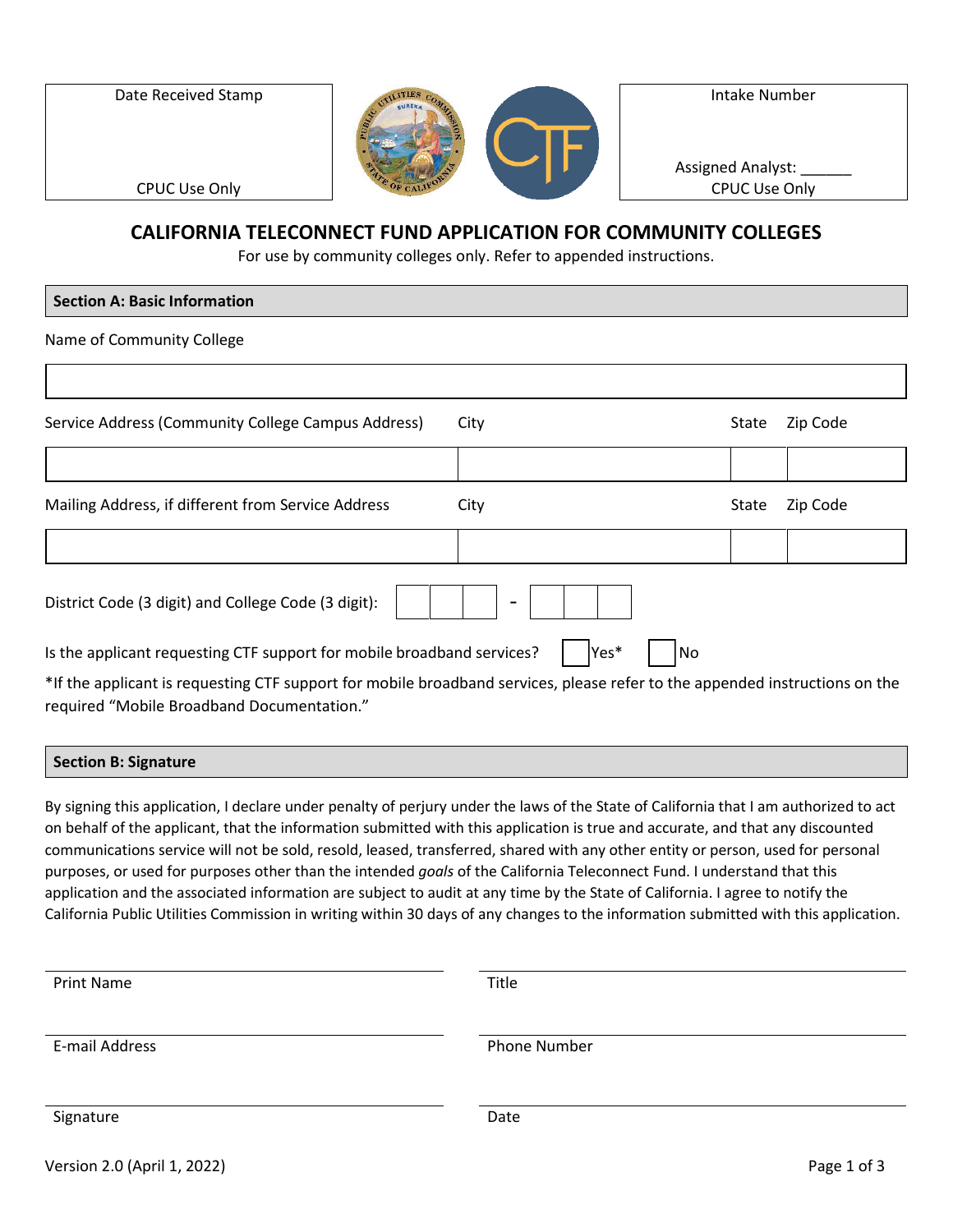# INSTRUCTIONS FOR THE CTF APPLICATION FORM FOR COMMUNITY COLLEGES

Review the California Teleconnect Fund's [Applicant and Participant Guidebook](https://www.cpuc.ca.gov/-/media/cpuc-website/divisions/communications-division/documents/california-teleconnect-fund/ctf_applicant_and_participant_guidebook.pdf) for important information, including on eligibility criteria.

Applicants must submit a separate application for each service address.

Keep a copy of the completed application form and all attachments for reference when renewing eligibility.

Below are instructions for completing and submitting the application -

### **Section A. Basic Information.**

- **Name of Community College** Enter the name of the Community College.
- **Service Address (Community College Campus Address), City, State and Zip Code** Enter the Community College's address. If approved, the Community College will be eligible to receive support from the CTF program for communication services delivered to and used at this service address.
- **Mailing Address, City, State and Zip Code** Enter the mailing address if different from the Service Address. The CTF program will use this information as the primary mailing address for communications related to the application and participation in the program.
- **District Code and College Code** Enter the Community College's three-digit District Code and three-digit College Code as per the [Management Information System](https://webdata.cccco.edu/mis.htm) (MIS) of the California Community Colleges Chancellor's Office (CCCCO). Refer to the following document for District and College Codes from the CCCCO: [https://webdata.cccco.edu/ded/DistrictCollegeCodes.pdf.](https://webdata.cccco.edu/ded/DistrictCollegeCodes.pdf)

• **Is the applicant requesting CTF support for mobile broadband services?** Select the appropriate box to indicate whether the Community College is requesting CTF support for mobile broadband services. If the Community College is requesting CTF support for mobile broadband services, it must submit the following:

- o A letter from the closest California Teleconnect Fund service provider stating fixed broadband is not available at its location. Submit the documentation as an attachment to the application form. A list of service providers that participate in the CTF program is available for [download via this link.](https://www.cpuc.ca.gov/uploadedFiles/CPUC_Public_Website/Content/Utilities_and_Industries/Communications_-_Telecommunications_and_Broadband/Consumer_Programs/California_Teleconnect_Fund/CTF_Participating_Service_Providers.xlsx) Refer also to th[e California Interactive Broadband Map](http://www.broadbandmap.ca.gov/) to see the service providers that offer broadband service in the applicant's area (by clicking on the icon of the house, entering the applicant's service address, and clicking the "Load Location" button).
- o A signed and dated attestation stating that fixed broadband is not available at the applicant's service address. The attestation can be a simple note stating: "I, <NAME> hereby attest that fixed broadband is not available at the following address: <ADDRESS>."